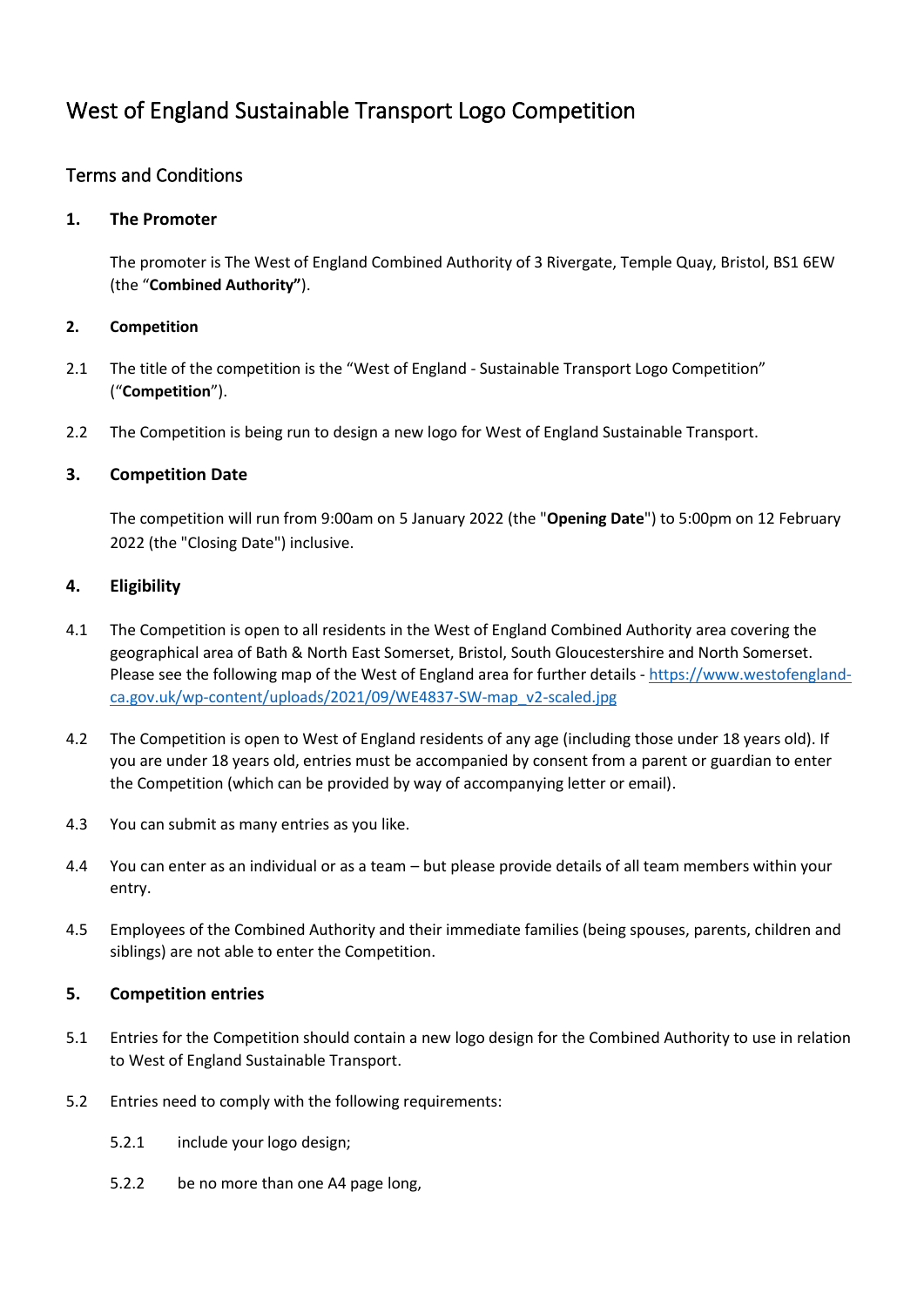- 5.2.3 include a maximum of 200 words explaining your idea,
- 5.2.4 include your name, post code, age and contact details (phone number and/or email address).
- 5.3 By submitting your entry you understand that the winning logo may be used to inspire the final the West of England Sustainable Transport logo. The final design may need to be evolved and adapted to make sure it meets all requirements, including requirements for accessibility, and that it will work across all formats.
- 5.4 The Combined Authority reserves the right not to use the selected winner's design, or a design inspired by the winning entry, at our discretion.

#### **6. How to enter**

- 6.1 Entries must be submitted to the Combined Authority by:
	- 5.3.1 email to[: logocompetition@westofengland-ca.gov.uk](mailto:logocompetition@westofengland-ca.gov.uk)
	- 5.3.2 post to: "Logo Competition", West of England Combined Authority, 3 Rivergate, Temple Quay, Bristol, BS1 6EW
- 6.2 Incomplete entries will not be eligible. the Combined Authority is unable to return any postal entries submitted to the entrant.
- 6.3 The Competition is free to enter. Entrants, however, will need to pay the postal charges if they choose to enter the Competition by post.
- 6.4 The Combined Authority does not accept:
	- 6.4.1 responsibility for competition entries that are lost, mislaid, damaged or delayed in transit, regardless of cause, including, for example, as a result of any postal failure, equipment failure, technical malfunction, systems, satellite, network, server, computer hardware or software failure of any kind; or
	- 6.4.2 proof of posting or transmission as proof of receipt of entry to the competition.
- 6.5 By submitting a Competition entry, you are agreeing to be bound by these terms and conditions.
- 6.6 For help with entries, please contact [logocompetition@westofengland-ca.gov.uk.](mailto:logocompetition@westofengland-ca.gov.uk)
- 6.7 If you would like to remove your entry from the Competition after entering then you can do so by emailing [logocompetition@westofengland-ca.gov.uk.](mailto:logocompetition@westofengland-ca.gov.uk)
- 6.8 Please see [www.westofengland-ca.gov.uk/logo-competition](http://www.westofengland-ca.gov.uk/logo-competition) for a copy of these competition terms and conditions.
- 6.9 The Combined Authority has the right at any time to require entrants to provide proof of identity as evidence of eligibility to participate. If an entrant fails to comply with a request for proof of identity, or provides false or misleading information, the Combined Authority may disqualify the entrant from the Competition.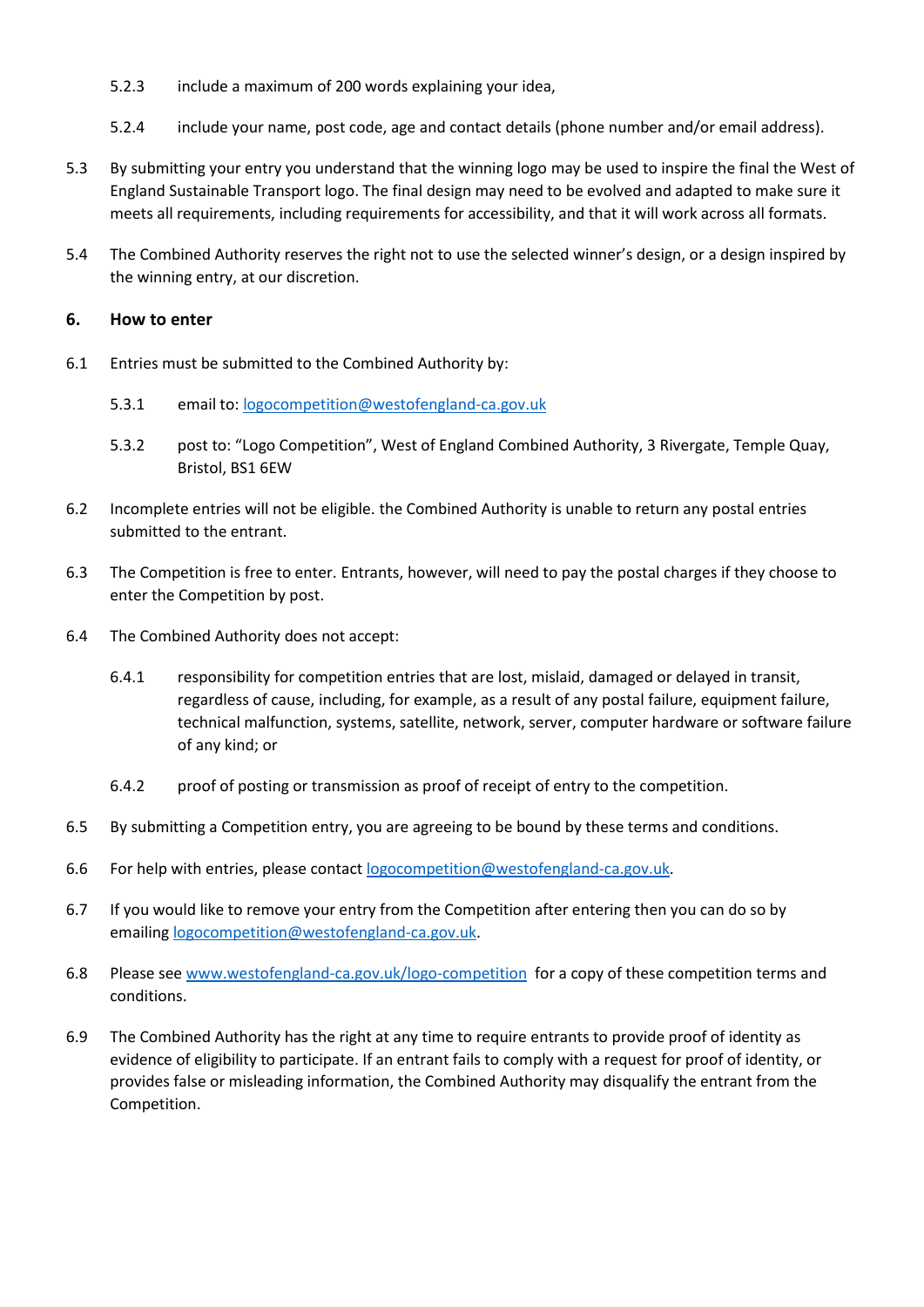#### 7. **How entries are judged**

- 7.1 Competition entries will be judged by the Combined Authority through a panel including the West of England Metro Mayor Dan Norris, based on creativity, impact and how well the design reflects our region and the aims of sustainable transport.
- 7.2 The decision of the Competition judging panel (acting reasonably) will be final and no correspondence will be entered into.

#### **8. No Prize**

- 8.1 The Combined Authority will not be providing a prize for the winner of the Competition.
- 8.2 The Combined Authority will be using the winning Competition entry to inspire the logo for West of England Sustainable Transport

#### **9. Winner**

- 9.1 The Combined Authority will announce the winning entry on 25 February 2022 ('**Announcement Date'**).
- 9.2 The Combined Authority will contact the winner (or parent/guardian if the winner is under 18 years of age) no later than 25 February 2022, using the contact details provided with the competition entry.
- 9.3 We highlight to your attention the provisions of clause [11.5.](#page-3-0) Where you are a winner of the Competition and do not comply with the provisions of clause [11.5,](#page-3-0) we reserve the right to disqualify your entry and select another winner.

#### <span id="page-2-2"></span>**10. Winner's Details**

- 10.1 The Combined Authority must either publish or make available information that indicates that a valid award took place.
- 10.2 To comply with this obligation the Combined Authority will publish the surname (but not first name), county of the winning entrant and winning entry on the Combined Authority's website at [www.westofengland-ca.gov.uk/logo-competition](http://www.westofengland-ca.gov.uk/logo-competition) on the Announcement Date.
- 10.3 If you object to any or all of your surname, county and winning entry being published or made available, please contact the Combined Authority at [logoocompetition@westofengland-ca.gov.uk.](mailto:logoocompetition@westofengland-ca.gov.uk) In such circumstances, the Combined Authority must still provide the information and winning entry to the Advertising Standards Authority on request.

## <span id="page-2-1"></span>**11. Ownership and use of competition entries**

- 11.1 All Competition entries and any accompanying material submitted to the Combined Authority will become the property of the Combined Authority on receipt and will not be returned.
- <span id="page-2-0"></span>11.2 By submitting your Competition entry and any accompanying material, you are:
	- 13.2.1 assigning to the Promoter all your intellectual property rights with full title guarantee; and
	- 13.2.2 waiving all moral rights,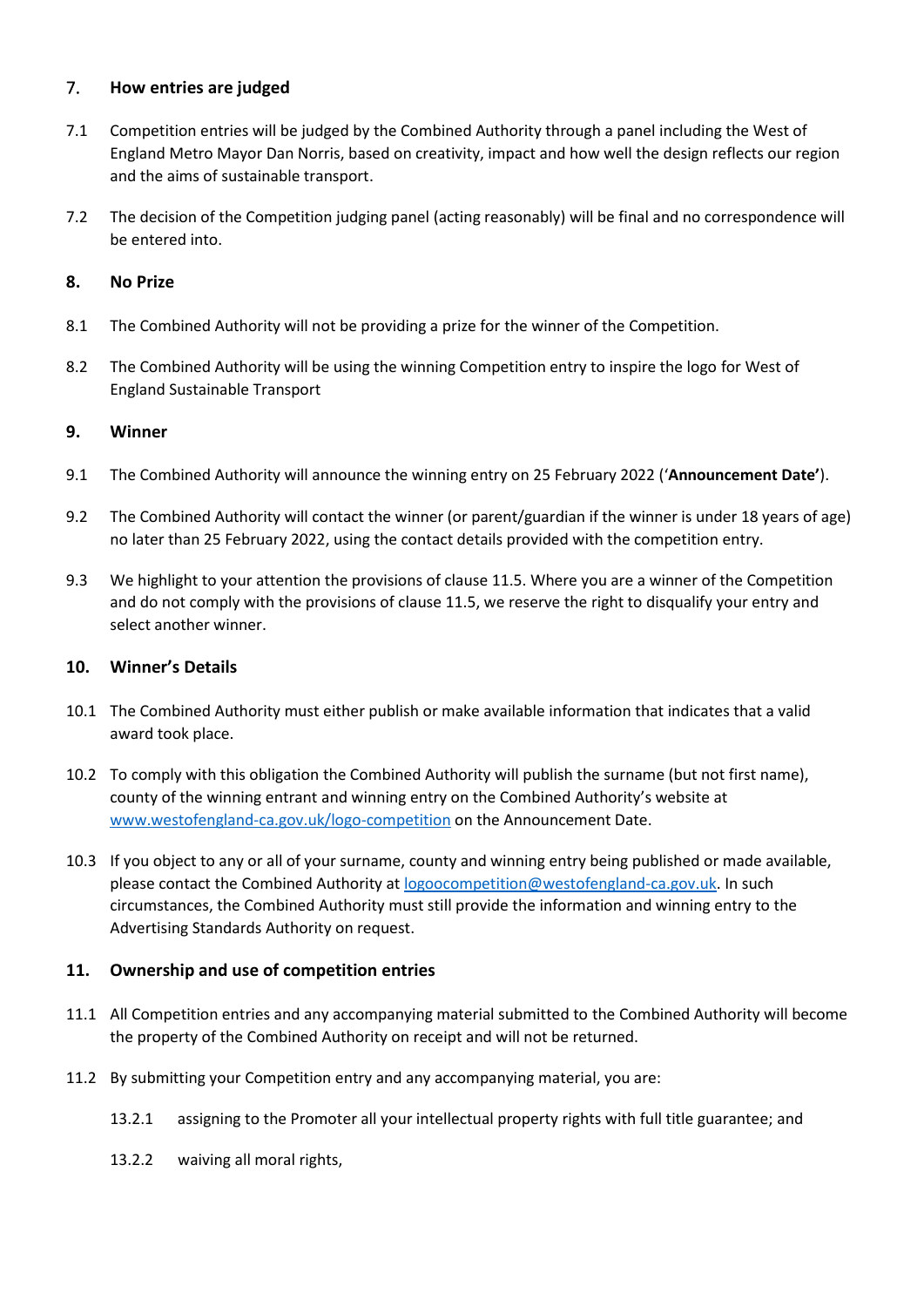in and to your Competition entry and otherwise arising in connection with your entry to which you may now or at any time in the future be entitled under the Copyright, Designs and Patents Act 1988 as amended from time to time and under all similar legislation from time to time in force anywhere in the world.

- 11.3 By submitting your Competition entry you confirm that:
	- 13.3.1 your entry is an original work and does not infringe any third-party's intellectual property rights;
	- 13.3.2 your entry is not defamatory or offensive;
	- 13.3.3 you and your entry are not subject to any conflicting agreements which restrict use of the logo contained within the entry;
	- 13.3.4 you have valid consents to use any third-party image in the entry and rights have been waived for use; and
	- 13.3.5 you will produce evidence to the Combined Authority of any required consents or risk being disqualified from the Competition.
- 11.4 You acknowledge that the assignment and waiver provided by you under claus[e 11.2](#page-2-0) entitles the Combined Authority to use the Competition entry for any purpose it wishes to do so in its sole discretion without further compensation or consideration.
- <span id="page-3-0"></span>11.5 We will request you to enter into a formal legal document to confirm the assignment of the Competition entry to the Combined Authority, which will include (amongst other matters) confirmation of the details set out in this claus[e 11.](#page-2-1) We reserve the right to disqualify your Competition entry if you do not comply with the requirements of this clause [11.5](#page-3-0) within the timeframes directed by us and select another winner of the Competition.

## **12. Data protection**

- 12.1 the Combined Authority will only process personal information provided in relation to the Competition as set out in the Combined Authority's privacy notice at [https://www.westofengland-ca.gov.uk/privacy](https://www.westofengland-ca.gov.uk/privacy-notice/)[notice/.](https://www.westofengland-ca.gov.uk/privacy-notice/)
- 12.2 See also clause [10](#page-2-2) with regard to the announcement of winners.

#### **13. Publicity**

- 13.1 If you are the winner, we may ask you to participate in reasonable publicity regarding the Competition. You do not have to participate in any publicity if you do not wish to do so.
- 13.2 The winner of the Competition should not enter into any correspondence or give interviews with any third party on any matters arising from the competition, without the Combined Authority's prior written permission.

#### **14. General**

14.1 If there is any reason to believe that there has been a breach of these terms and conditions, the Combined Authority may, at its sole discretion, reserve the right to exclude the relevant entry or entries from participating in the Competition.